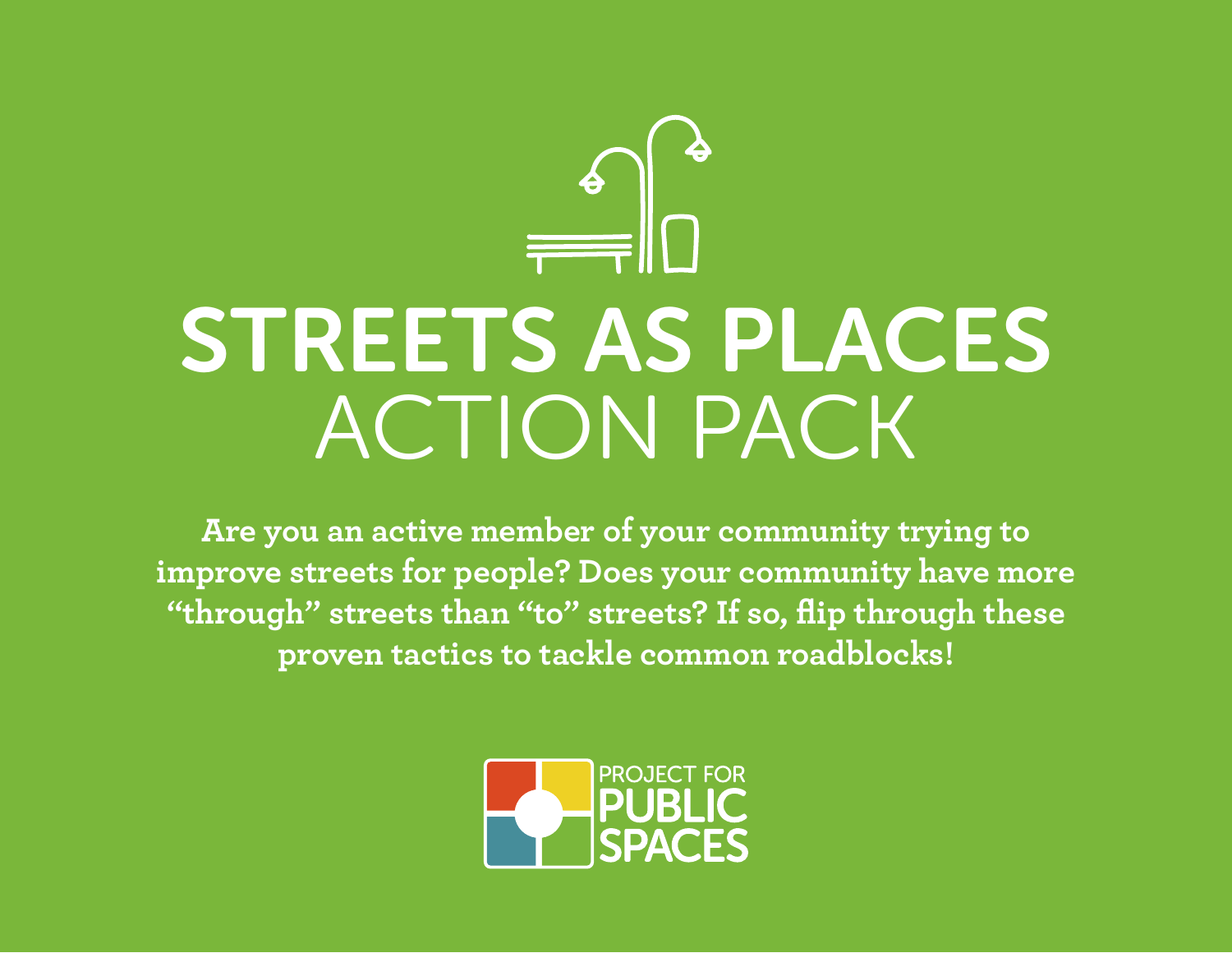# NUTS & BOLTS

**This guide is intended for community members who see an opportunity to create better streets, but may be struggling to get their neighbors on board or spur government officials into action.**

- **• The information included in this deck came from a scan of 20 community advocates who shared their successes, failures, and big ideas for making change happen. We stacked the deck with their comments.**
- **• Every card in this deck corresponds to a theme and has advice on how to tackle common roadblocks.**
- **• Check out the resources listed on each card. They come from renouned experts as well as advocates like you, and were hand-picked to help you along the way.**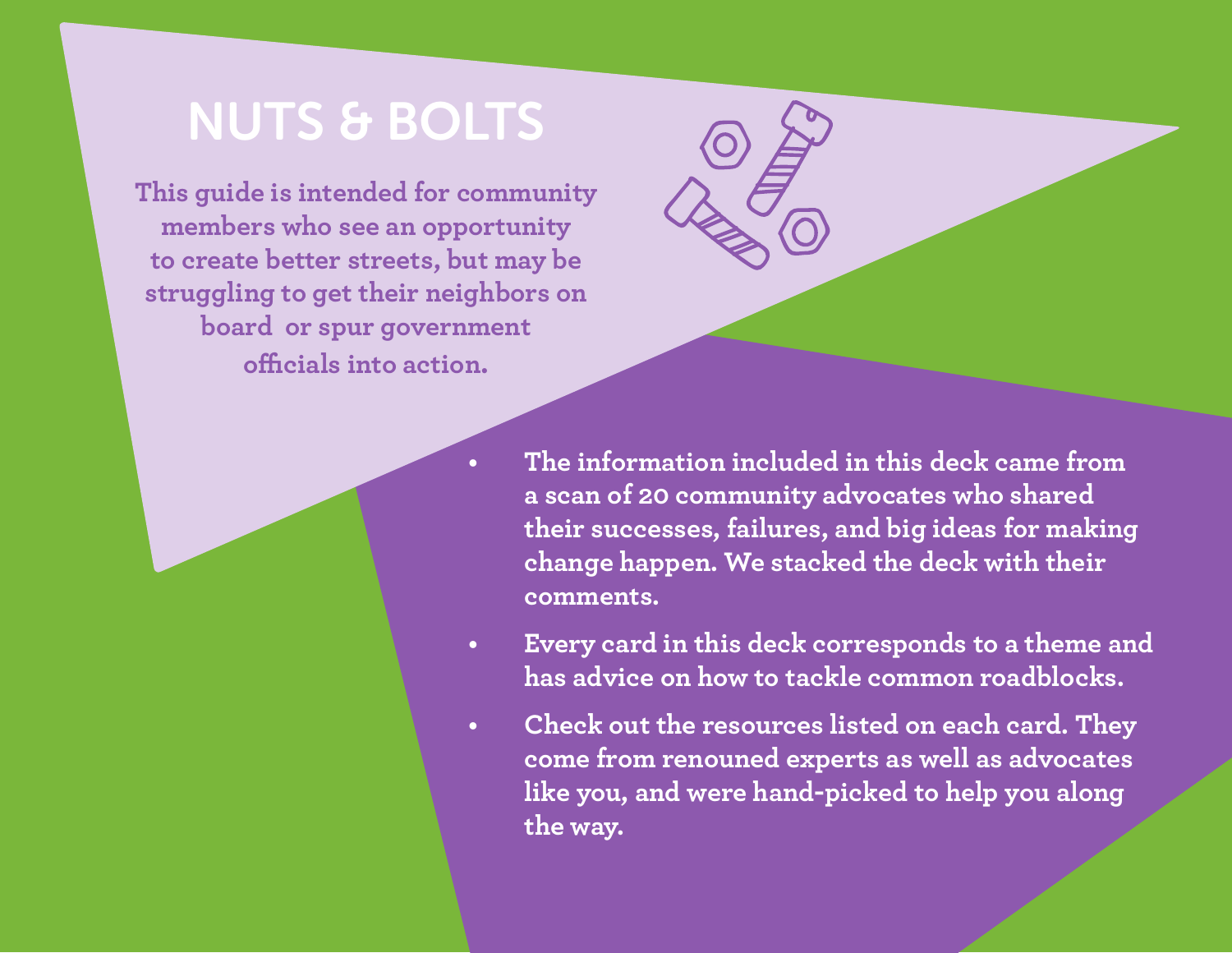# A COMMON LANGUAGE

**Having a consistent vocabulary among all players helps to communicate your vision effectively, build trust and confidence, and leads to a more efficient process of physical and policy change.**

Resource: Seattle's Streets Illustrated Guide explores street design possibilities from the bustling urban core to quiet neighborhoods—and explains what works, where, and why. (www. pps.org/streetsactionpack)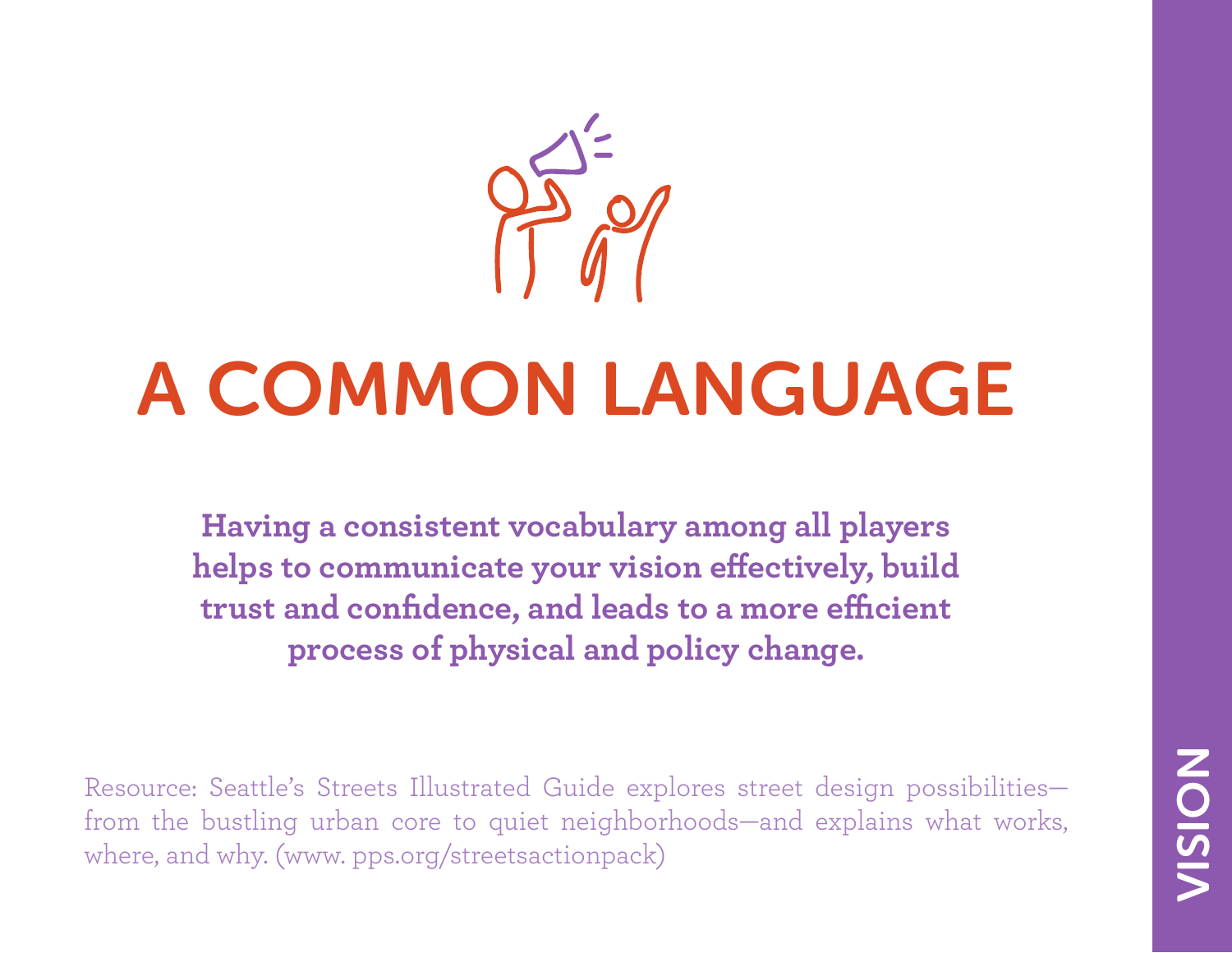## COMPLETE STREETS

A concept that ensures that a road should serve all users including bicyclists, public transportation vehicles and riders, and pedestrians of all ages and abilities.

### TRAFFIC CALMING

A system of design and management strategies that aim to balance traffic on streets with other uses.

## RIGHTSIZING/ROAD DIETS/SHARED STREETS

The process of reallocating a its full range of users, reduce speed, and improve traffic flow.

## URBAN PLANNERS

programs and land-use plans for cities and regions. words

### PLACEMAKING

A collaborative process by public realm in order to maximize shared value for spaces like our streets.

## LEVEL OF SERVICE (LOS)

A system for measuring congestion, using the letter "A" to represent the least amount of congestion and "F" to refer to the greatest amount.

### TRAFFIC/TRANSPORTATION ENGINEER

A professional, often employed by cities or a consulting firm, who uses engineering tools to evaluate and design a street's ability to safely and efficiently move people and goods.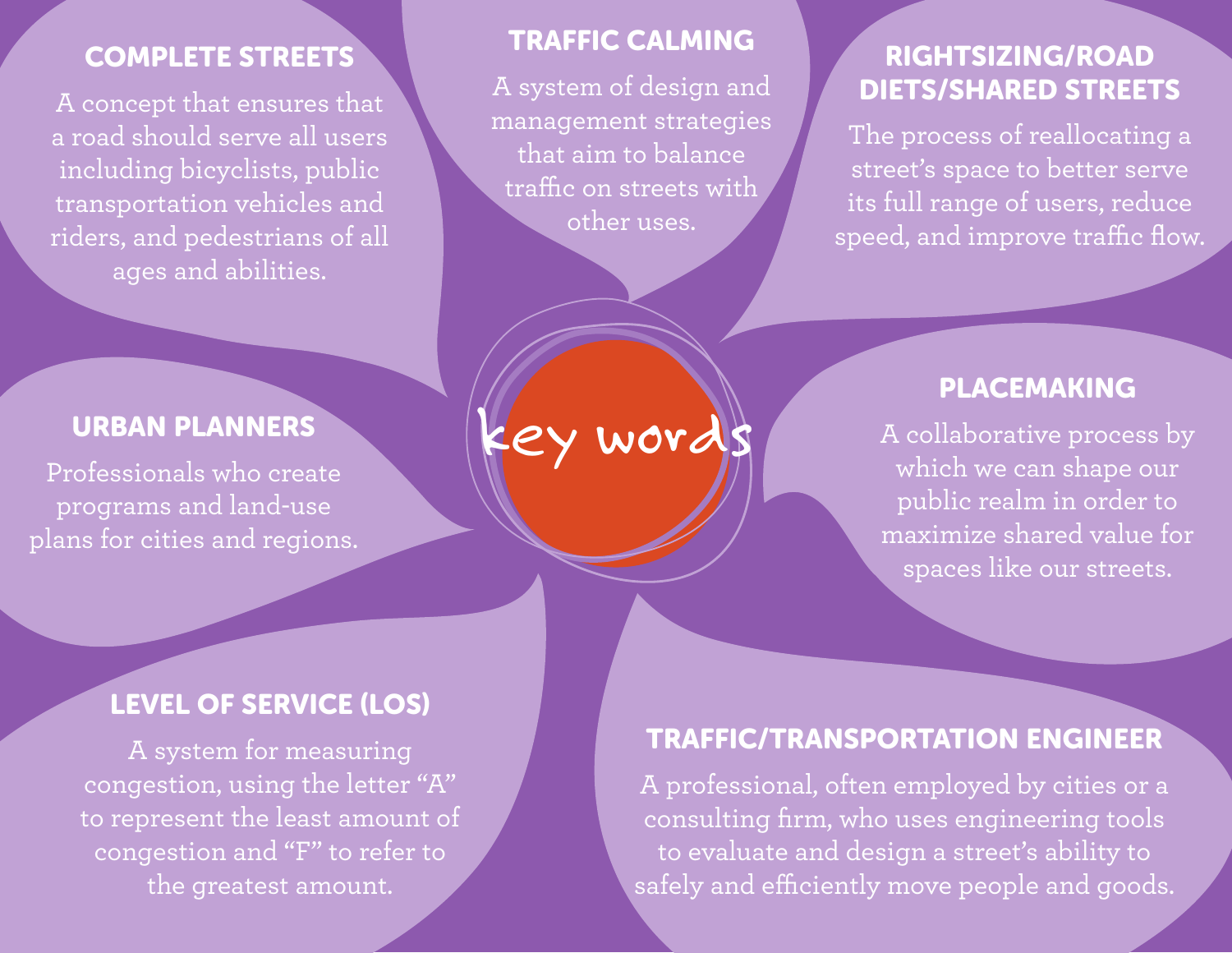

# **COMMUNICATION**

**Better understanding yields greater support. To get people on board and reach your desired outcome, help your neighbors and officials develop a shared vision and build consensus on how it will impact them.**

Resource: StreetMix is a free, online tool which allows anyone to experiment with street design and share their vision with the community. (www. pps.org/streetsactionpack)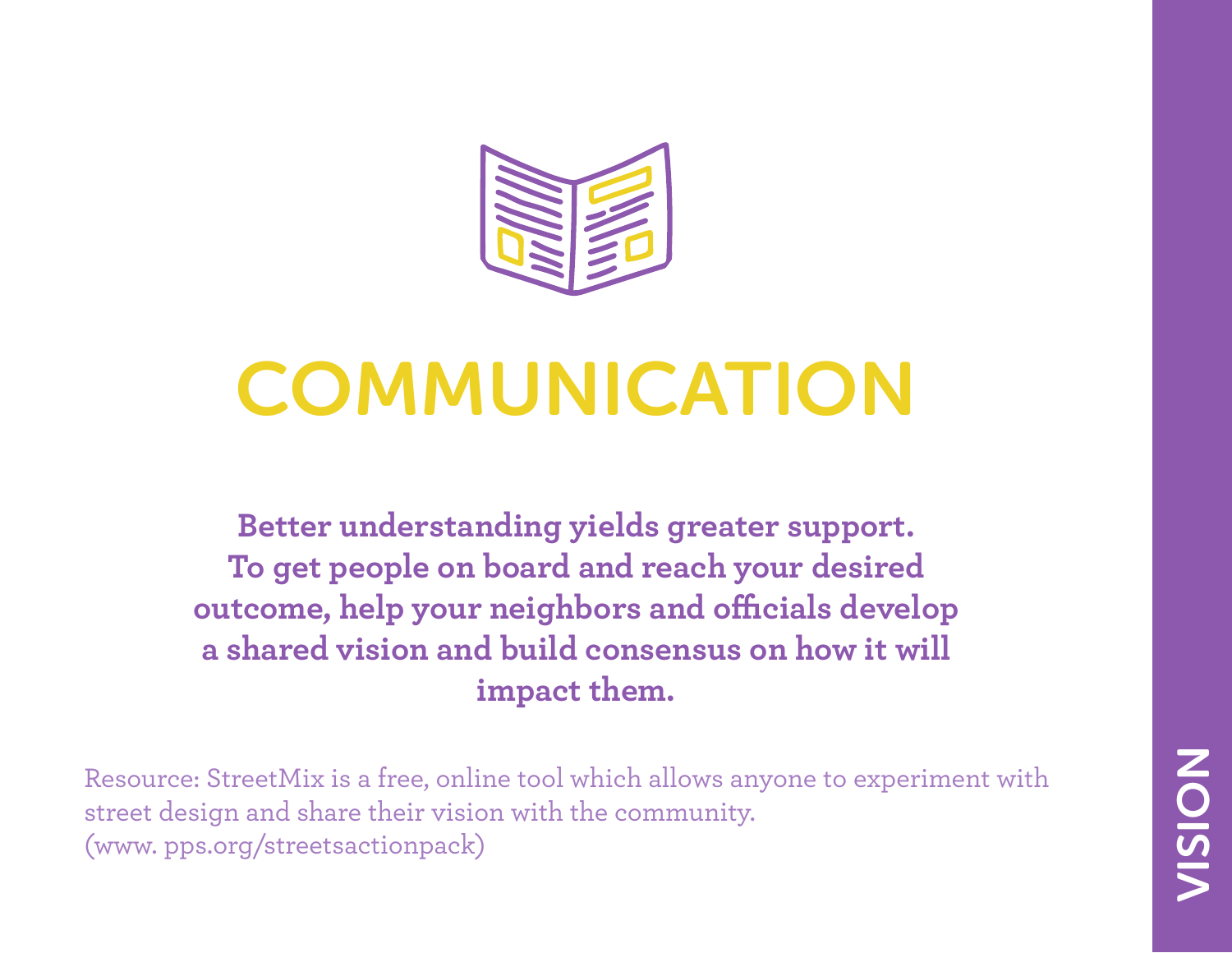## GET THE WORD OUT

**Property/Neighborhood Association Newsletters**

**Word of Mouth + Social Media + Community Forums (i.e. Nextdoor)** 

**Presentations at School/Scout/ Faith meetings** 

**Stories in the Local Press**

**Business Improvement Districts and Chambers of Commerce**

# FLIP THE SCRIPT: SHARED VISIONING

ASK: **What do you want to see? What do you want to do?**

THINK: **How can this be a place-led, community-driven approach?** 

INVESTIGATE: **How are other nearby communities dealing with the same challenges? What could they be doing better?**

EXPERIMENT: **What might a short-term project look like, and how could you leverage it to build buy-in and get the pulse of your community?**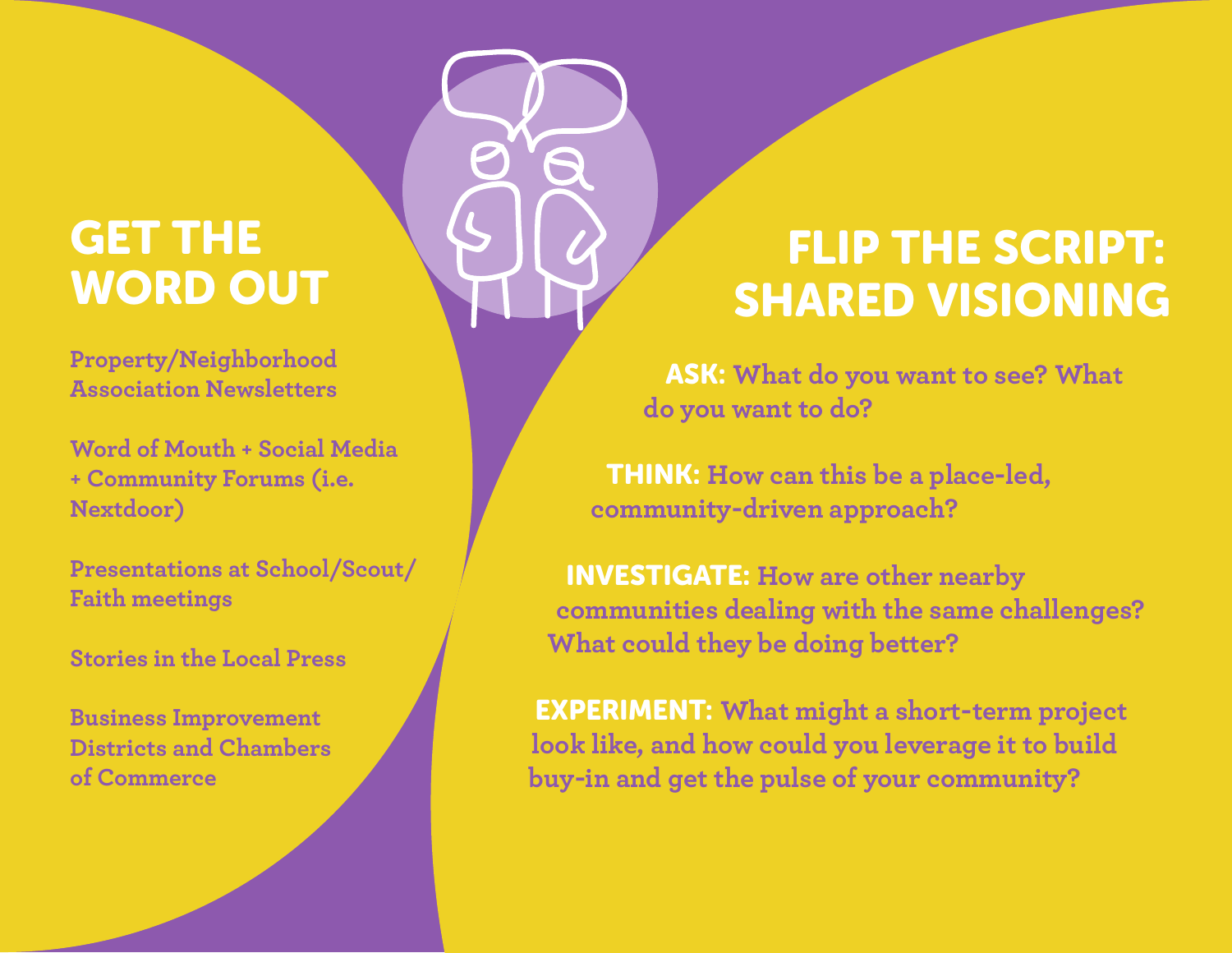

# LEVERAGING **CONSTITUENTS**

**Recognizing the skills and power you have as an engaged member of the community is the first step in leveraging your ability to create change.**

Resource: The URBACT II Local Support Group Toolkit is an excellent resource for advice on engaging with local stakeholders and action planning. (www. pps.org/streetsactionpack)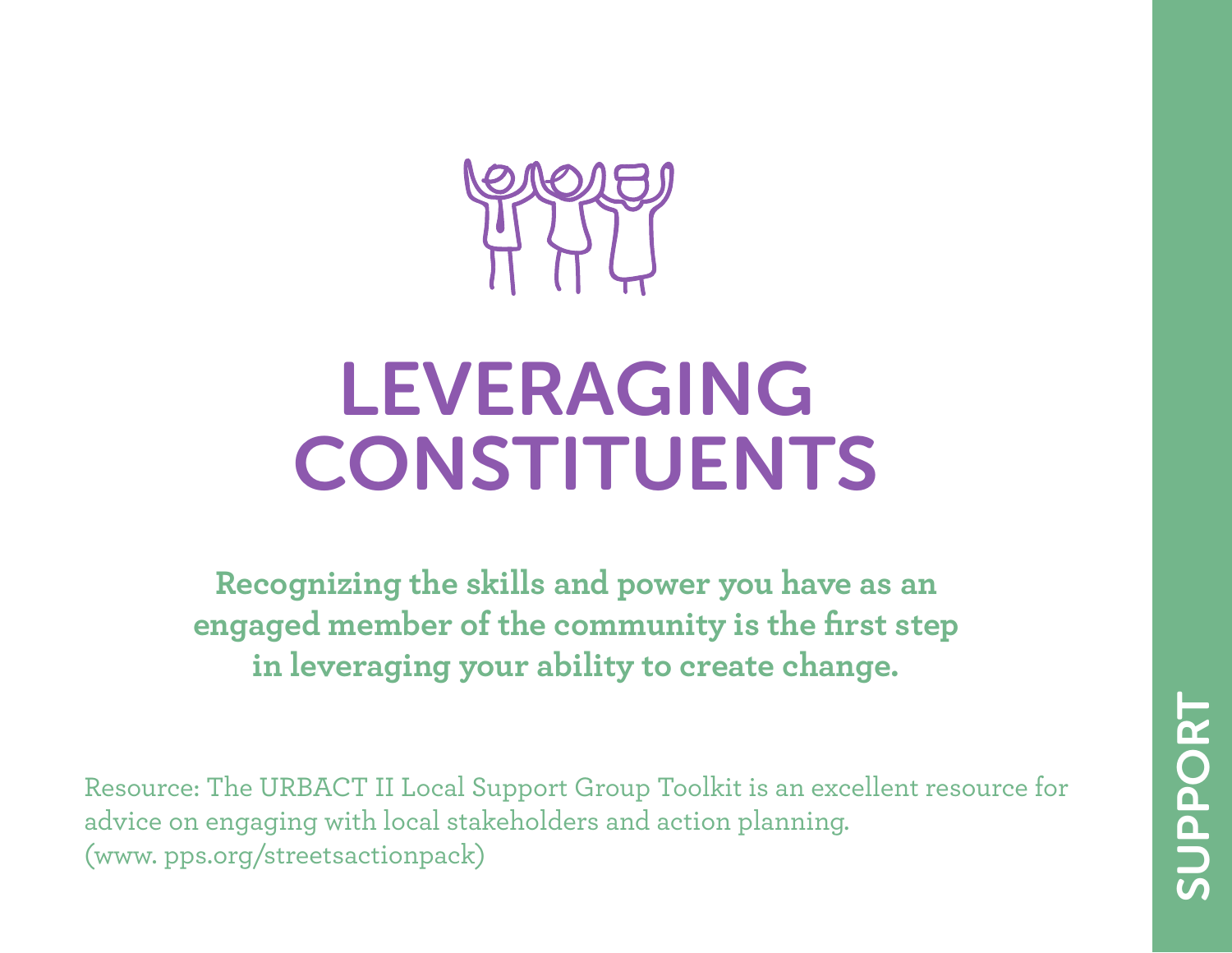# COLLECT SHARED VALUES

**Writing a community vision is crucial for understanding what your group believes in, what changes you want, and what values you share.** 

# FIND YOUR PEOPLE

**The more the merrier! Reach out to retirees, students, and other interest groups like cyclists to grow support around your goals.**

**With more people on board, your network of resources (time, materials, connections, and ideas) grows. Link up with your local paint shop, or hold a bike and helmet drive to get the** 

# **materials you need.** USE THE POWER OF THE PEOPLE

**City officials want to do the best for their communities. Speak up, and leverage your voice!** 

**By speaking up, you legitimize their desire to do the work that needs to be done.**

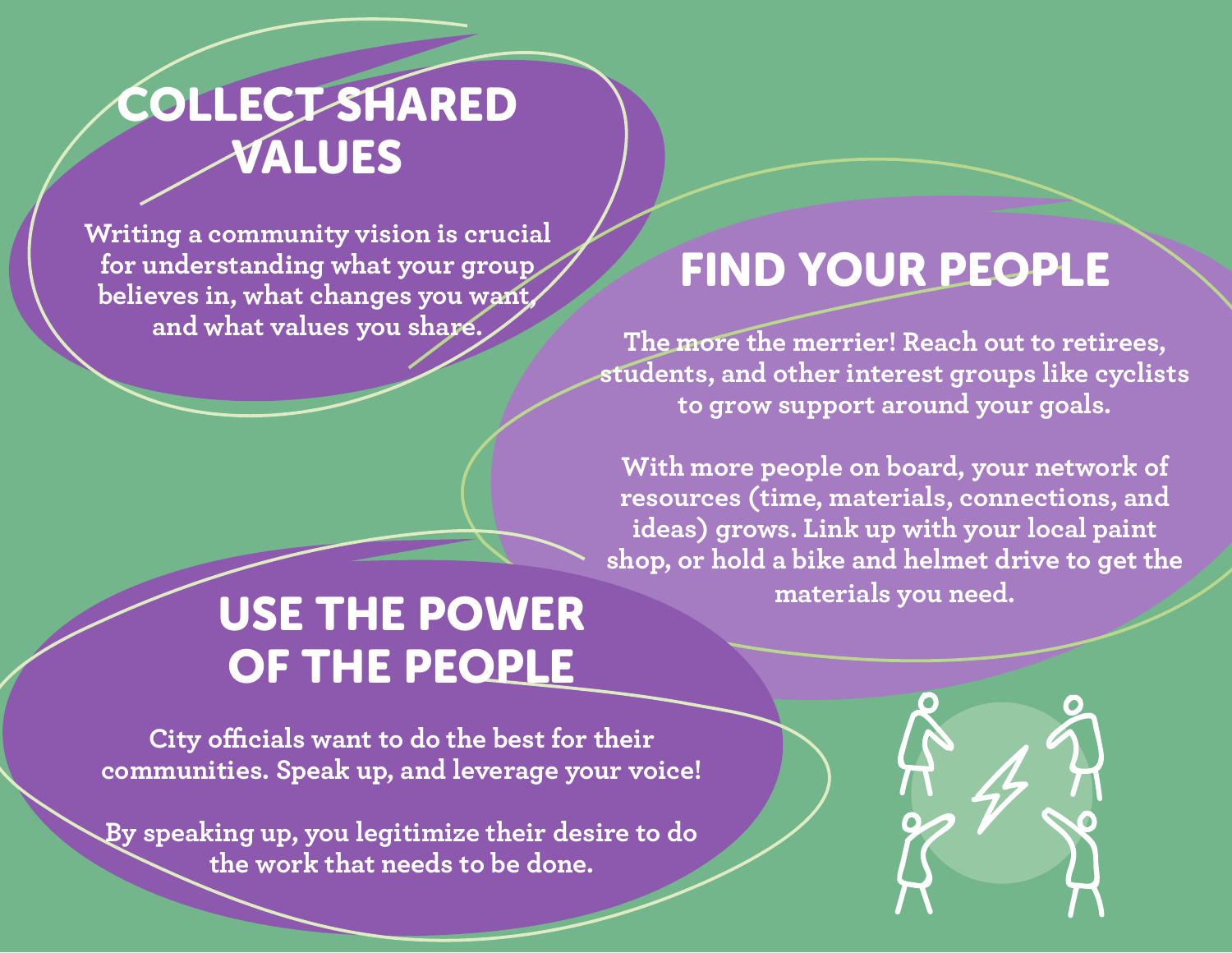

# INVOLVING SCHOOLS

**Engaging students of all ages is one of the best ways to enrich their educational experience while building place attachment and creating bridges between communities, government, and the streets they share.**

Resource: Y-PLAN is a program out of Berkeley, CA that equips high school students with the tools and confidence to work with city officials to reform the way our cities and schools run. (www. pps.org/streetsactionpack)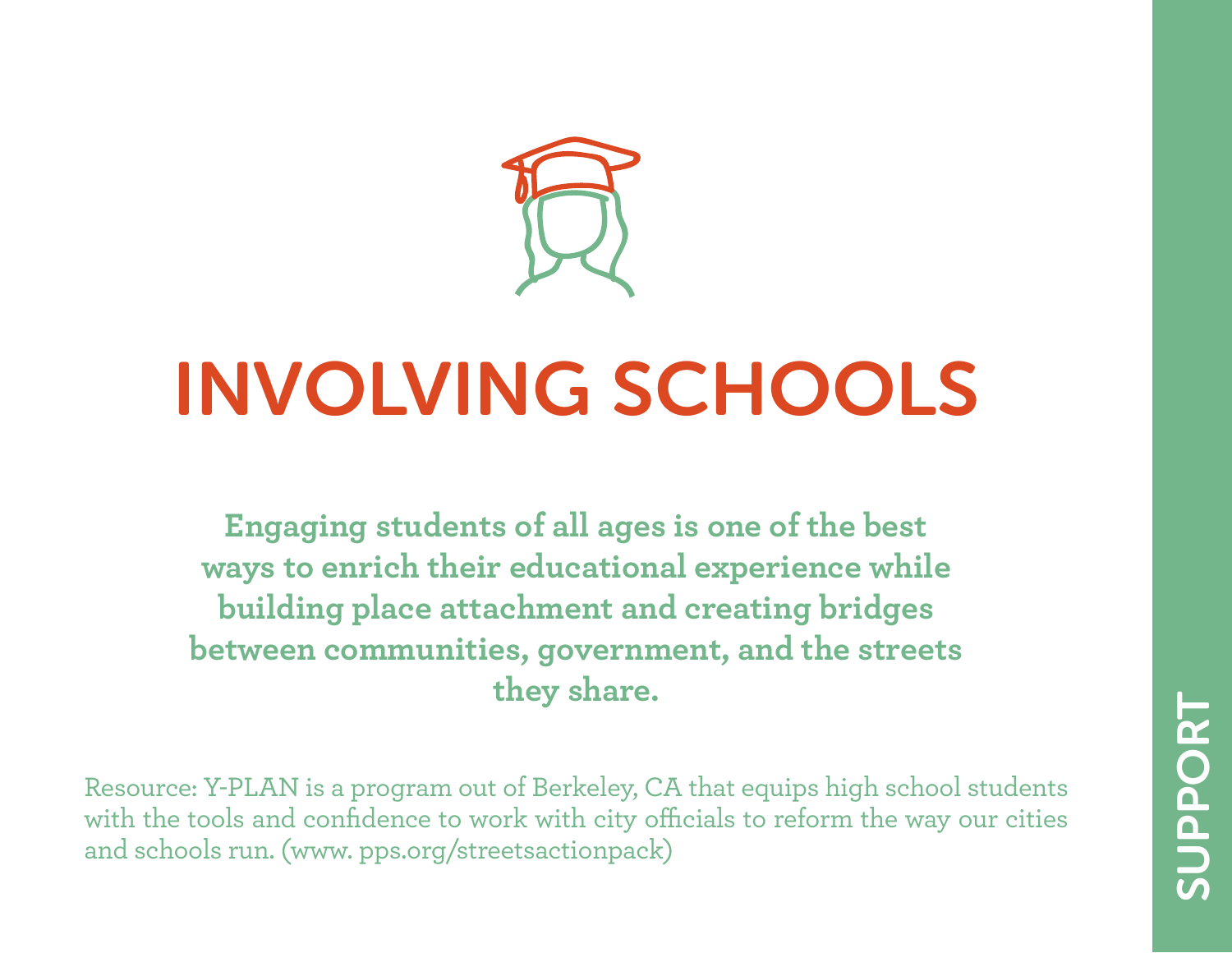**Engaging schools means new opportunities for students to learn and become engaged citizens.**

# MUTUAL ADVANTAGES IN INVOLVING SCHOOLS

**It's harder to say "no" when kids become advocates for local change!**

**Teachers and professors can become powerful, connected allies for taking projects from pop-up to permanent. Young people see** 

**It is often easier to gain support for a new project when it is educational, experimental, or short-term.**

**the city from a different angle.Use their insights in your plans, and harness their creativity to experiment with unexpected solutions!**

**Project-oriented classes have the advantage of learning to implement projects in a realworld context.**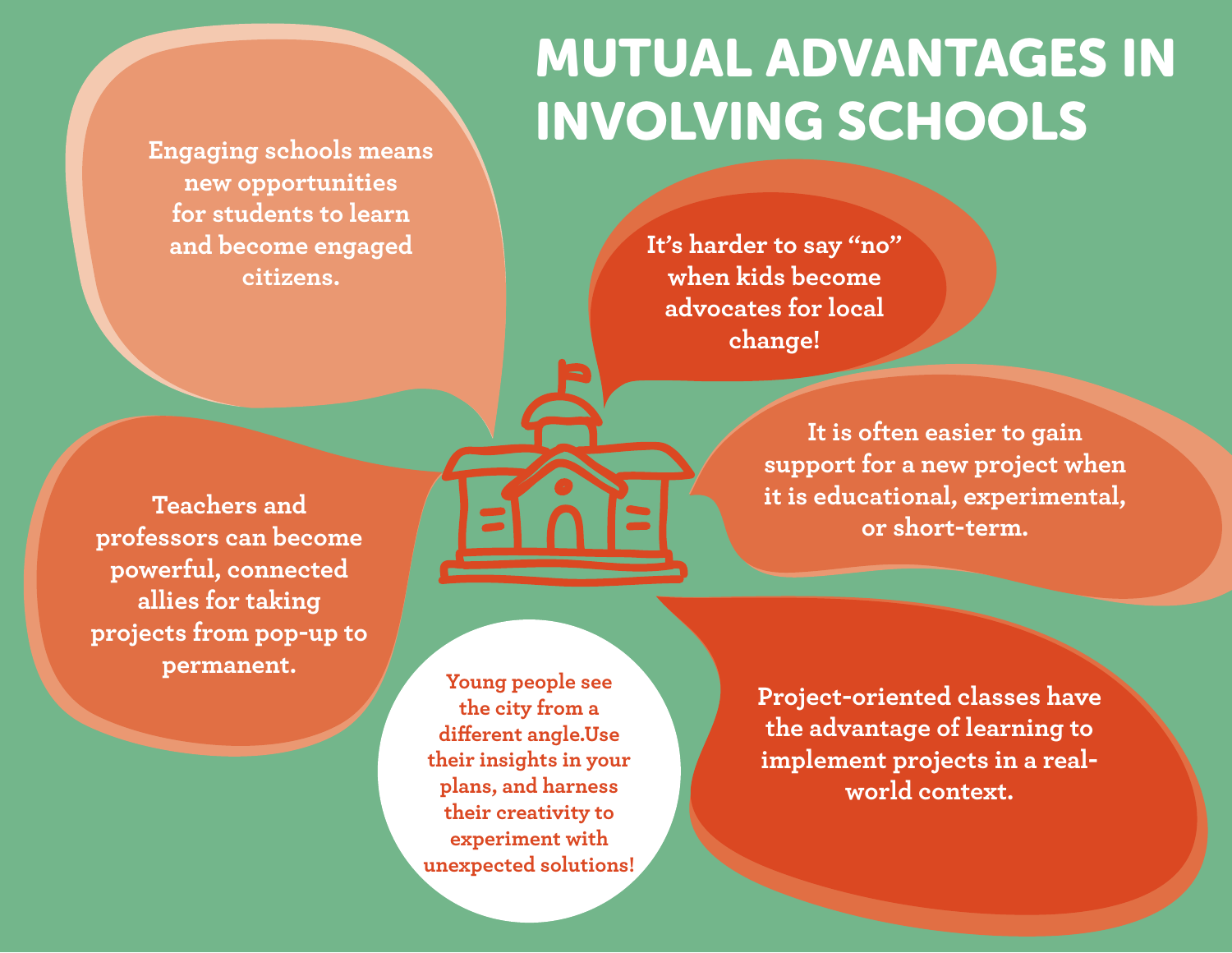

# THE ROLE OF THE EXPERT

**Technical experts can help locals imagine design possibilities and opportunities for policy change while being a needed "reality check" for what is feasible.**

Resource: PPS's A Citizen's Guide to Better Streets details how you can influence the final outcome of road projects, and includes a 10-Step Checklist of Positive Actions. (www. pps.org/streetsactionpack)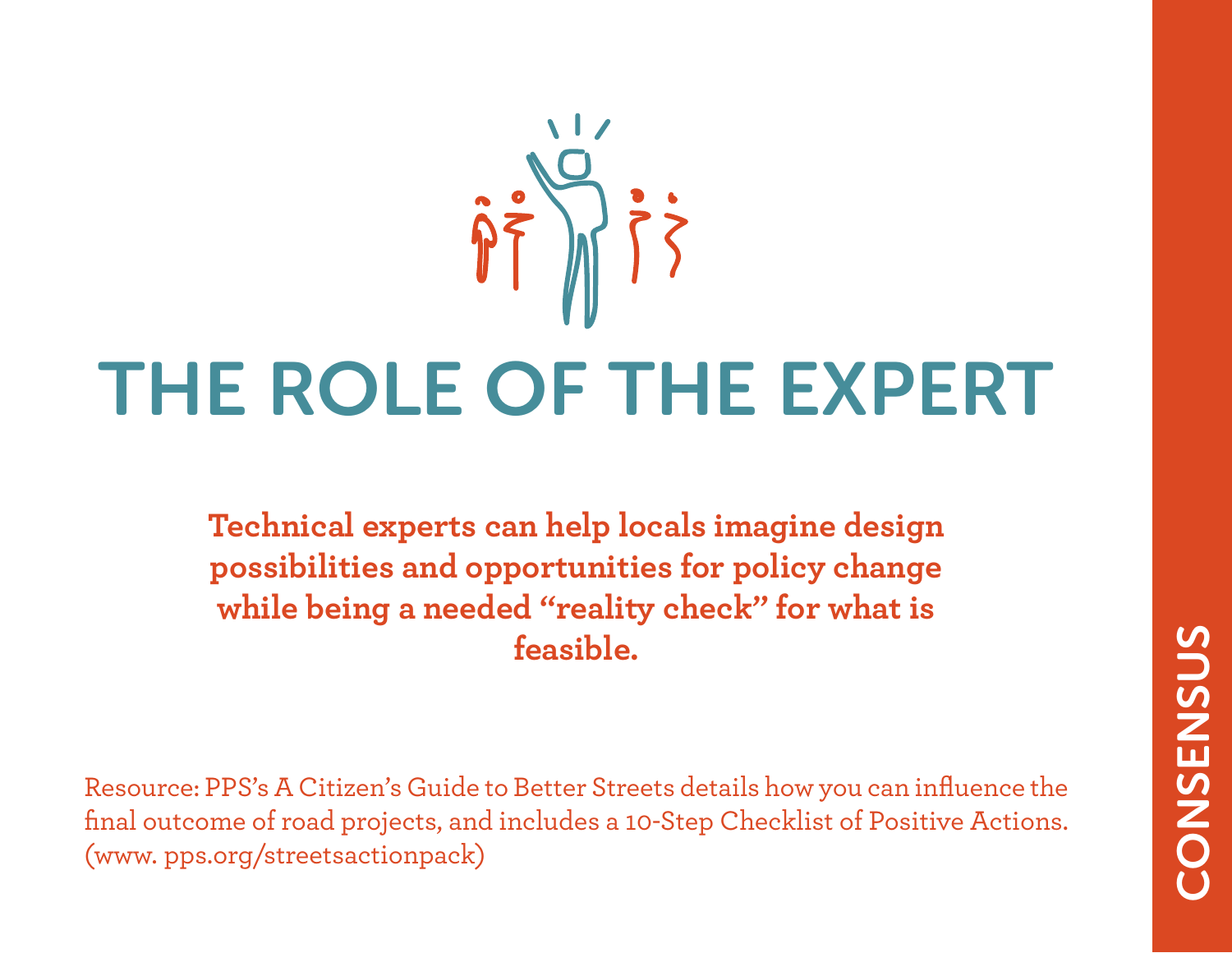## HOW TO WORK TOGETHER AND GET THINGS **DONE**

## RIGHT PLACE, RIGHT TIME

**Make time to bring experts to your own turf — maybe even take them on a walking tour of the area on which you are working!**

**Aim to introduce experts when you're in the Goldilocks Zone. The time is "just right" after you've had time to create a clear, unified vision, but not so late that that vision has been completely solidified and there is no room for flexibility.**

**In every meeting, make sure to have an agenda. Maintain a clear idea of the priorities and challenges you want to address, and keep pushing!**

**Understand that traffic engineers and urban planners have technical and political insight that can supplement and support your vision. Working collaboratively will get you further than jockeying for influence.**

> ASK THE RIGHT QUESTIONS

**In order to best tap into the know-how of experts, as questions such as:**

**What is the context? What do the guidelines say? How flexible are the rules? Can design be tailored to prioritize people?**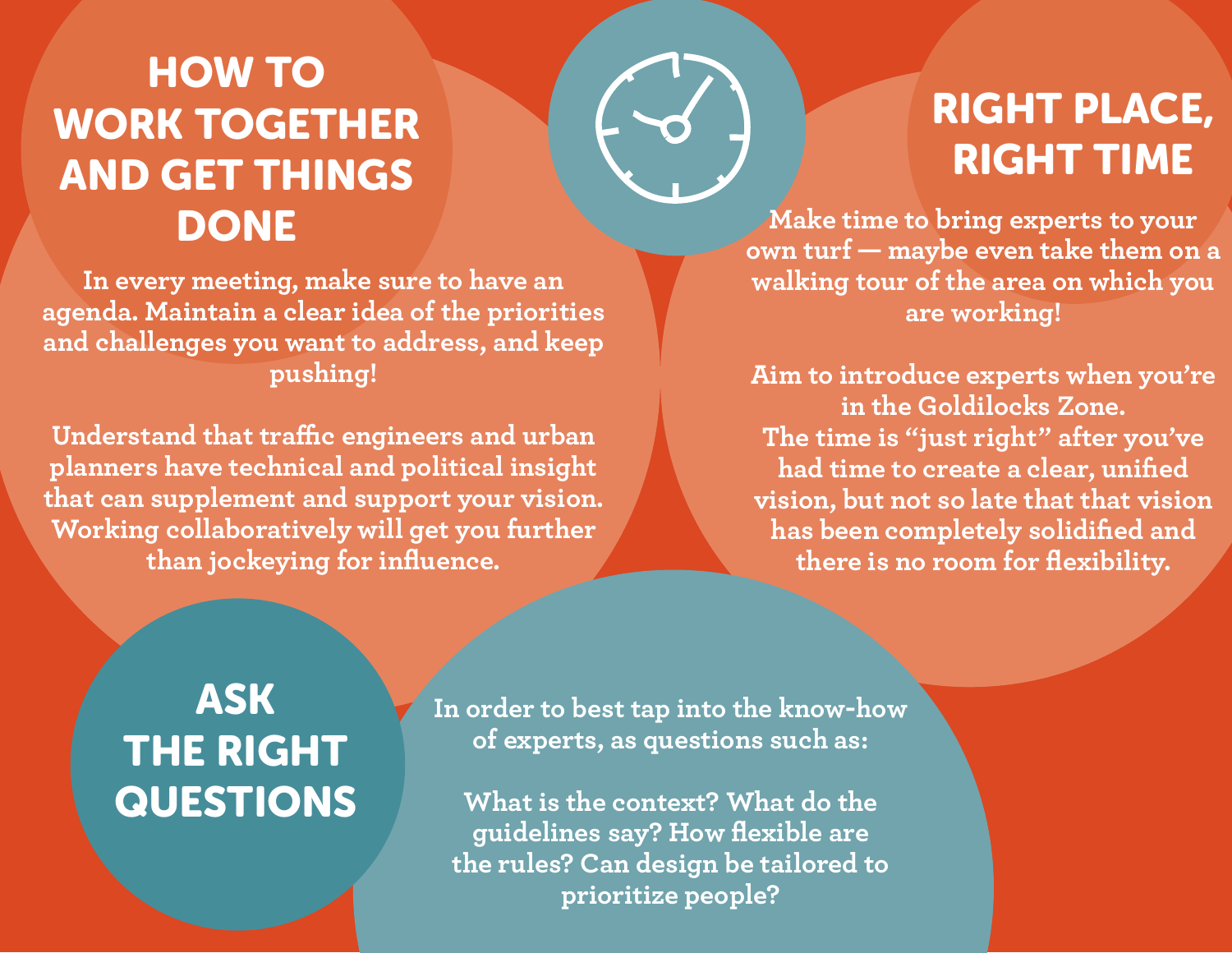

# TALKING WITH LOCAL OFFICIALS

**Build a collaborative, not adversarial relationship with your city officials; they are often your most important allies.**

Resources: In PPS's A Citizen's Guide to Better Streets, Chapter 9 is all about navigating government bureaucracies. Wikihow has a general guide on how to offer comments at a city council meeting. (www. pps.org/streetsactionpack)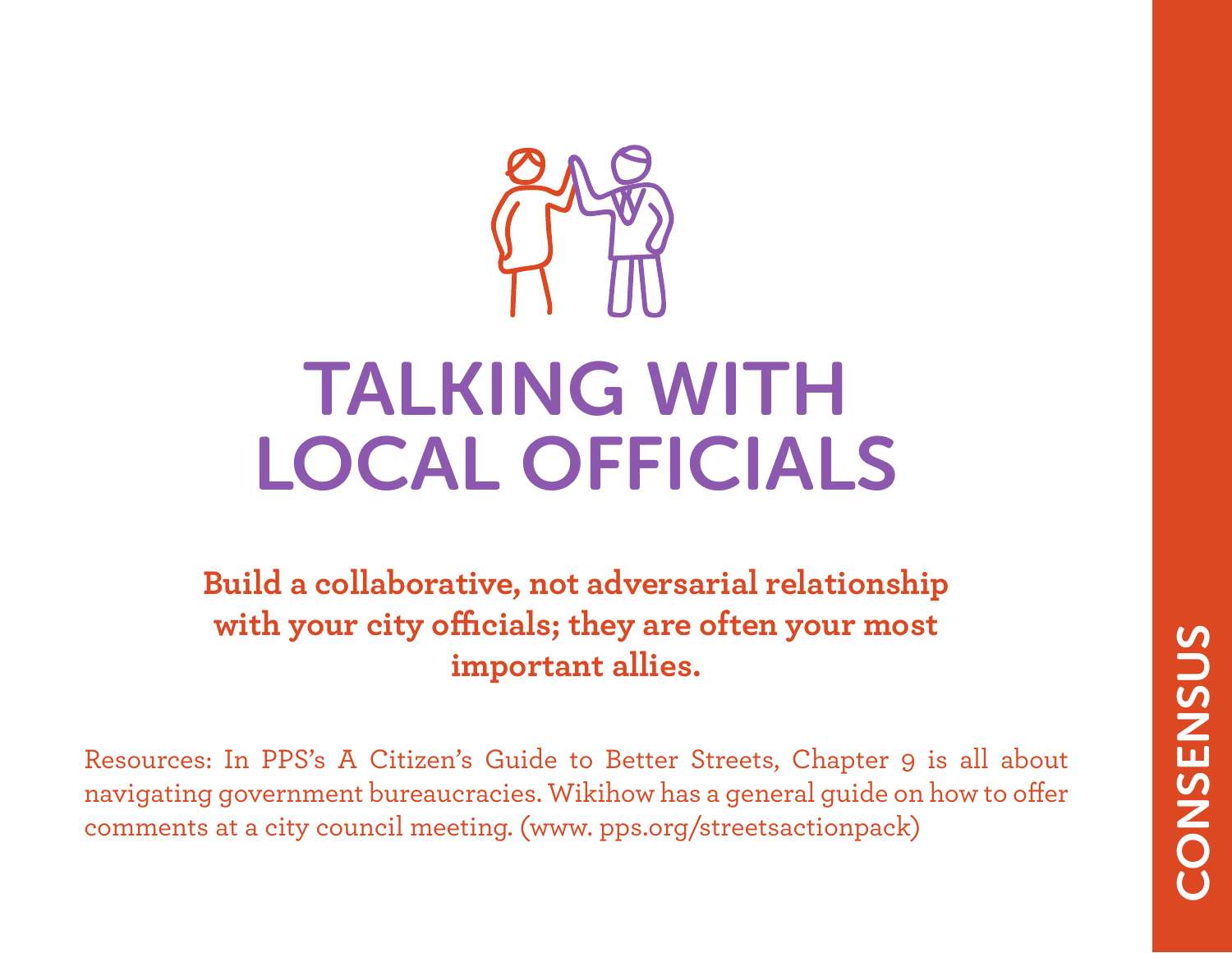#### FIND SOMEONE IN GOVERNMENT TO CHAMPION YOUR IDEAS.

Start out by completing an online "contact us" form or calling the traffic/transportation engineer about your concern.

#### GET AHEAD OF THE CRITICISM. TRY TO SEE THINGS FROM ALL PERSPECTIVES.

Anticipate the questions and comments by preparing talking points.

# MAKING IT HAPPEN

#### COFFEE COUNTS.

Never underestimate the relationshipbuilding effects of a

#### **POLITICS OFTEN COMES** BEFORE POLICY.

Even the most significant policy change starts with a grassroots movement. Don't be discouraged if politics get in the way. It's a hurdle, not the end of the race!

#### KNOW YOUR ROLE AS A CITIZEN. WHAT SPECIFIC CAPACITIES DO YOU HAVE?

City officials are spread thin and can't do all of the legwork for pilot projects, no matter how much they might want to.

#### REMEMBER TO DO YOUR HOMEWORK!

Unless it is a fact-finding call, be sure you've defined the problem and rounded up your allies before engaging the local officials.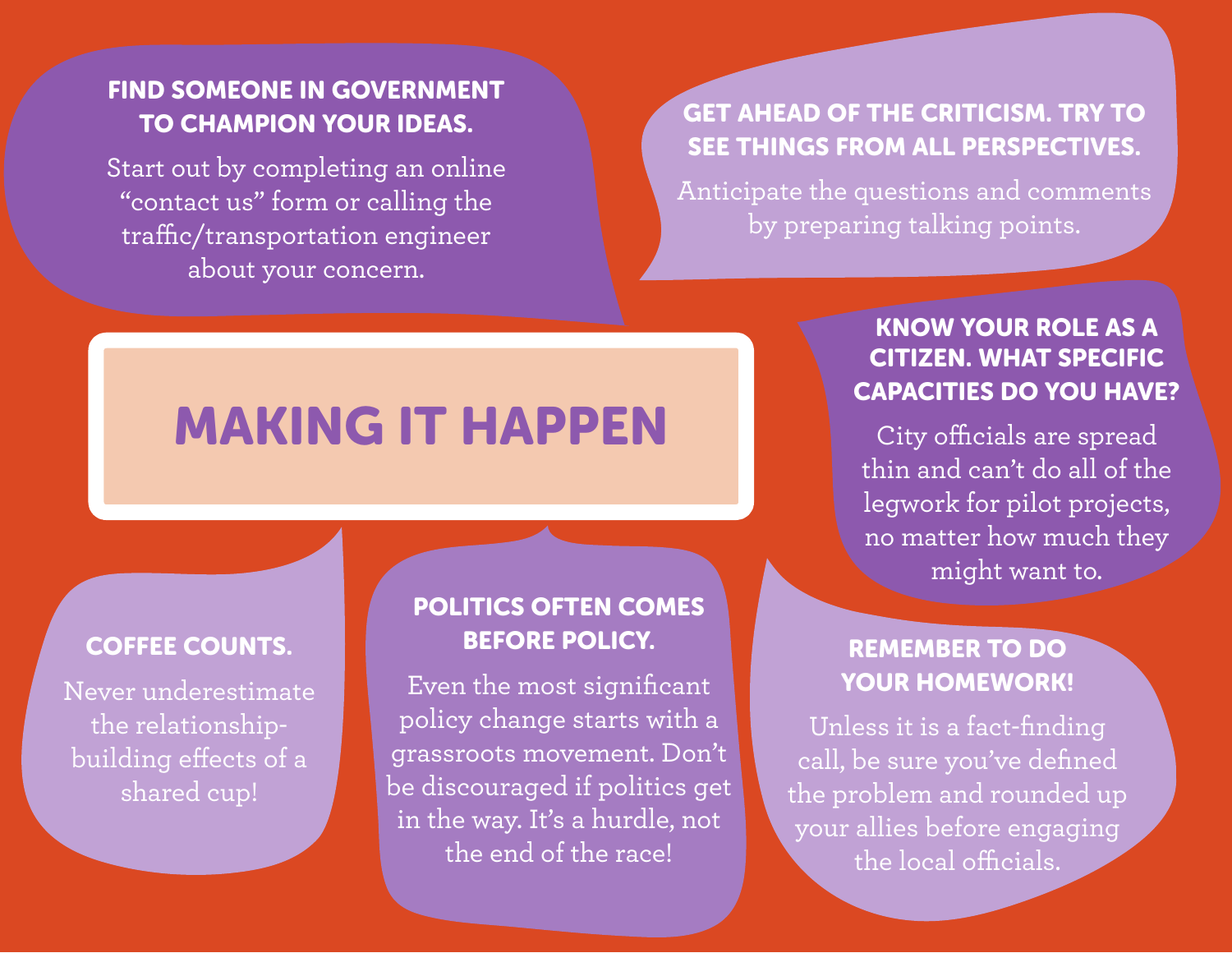

# BUILDING & SUSTAINING **A MOVEMENT**

**You're engaged and excited — now, how can you get your community to become part of the momentum?**

Resource: The Ikea Effect explains why we care more about the things that we choose, touch, and create. The PPS Lighter, Quicker, Cheaper (LQC) resource has many ideas to help sustain momentum. (www. pps.org/streetsactionpack)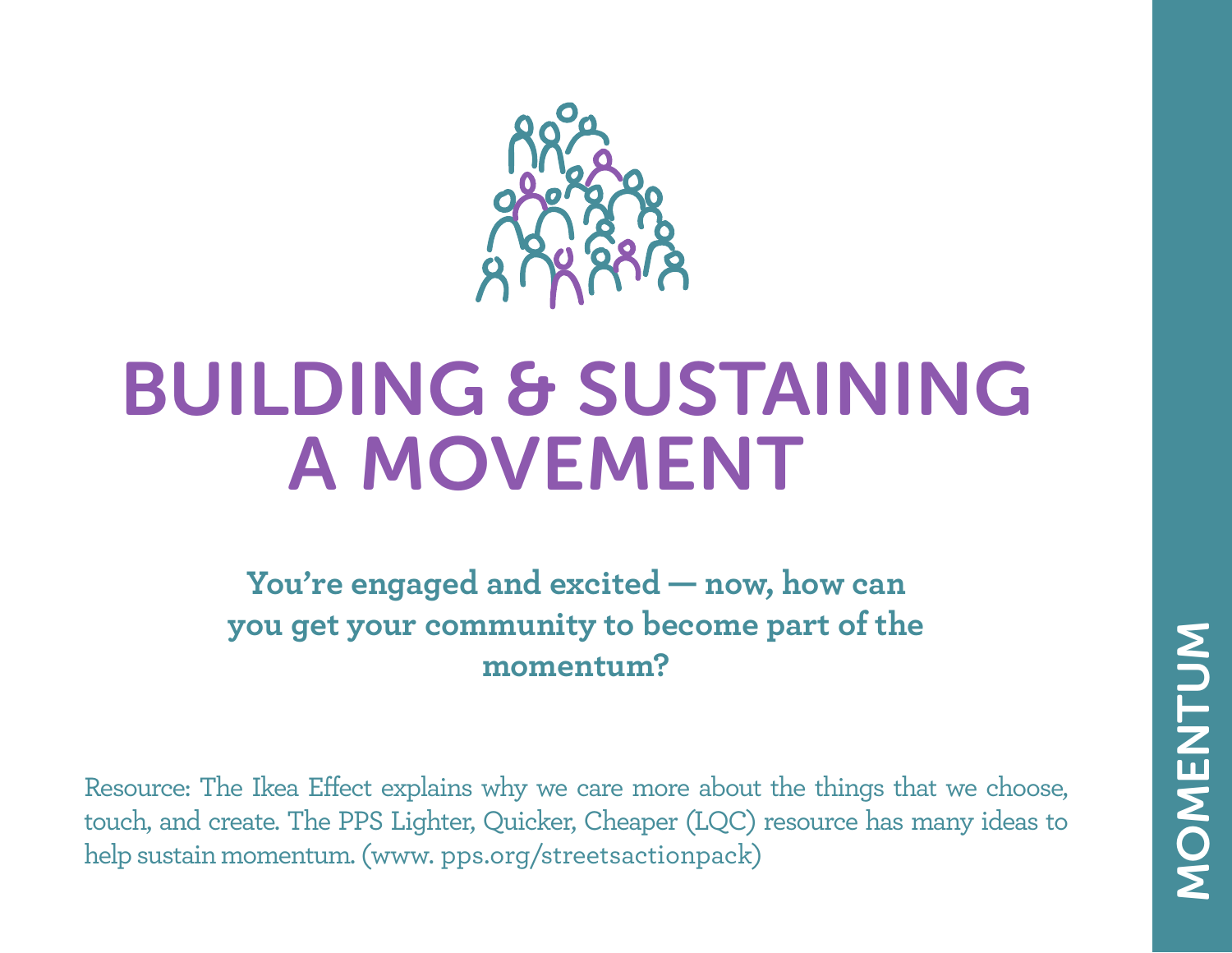# BUILDING BUY-IN

## INVOLVE PEOPLE FROM ALL SECTORS.

Streets and transportation impact everyone, so all voices must be heard!

#### SMALL CHANGES WITH BIG IMPACT!

Paint planters and intersections or plant new trees, shrubs, and flowers along the street, and watch your neighbors enjoy the results!

#### CREATE INTERGENERATIONAL INTEREST

in building a better neighborhood. Let excitement trickle up from students to their teachers, to their parents, and even grandparents.

**Placemaking efforts allow community members to add color and warmth to a place, leave their mark, and build ownership over their public spaces. With ownership and responsibility come higher chances for volunteerism or stewardship — key ingredients for making your ideas last.**

NEWSLETTERS AND BLOGS can showcase your work to new audiences, and allow people the chance to weigh in. Pitch your ideas to outlets far and wide!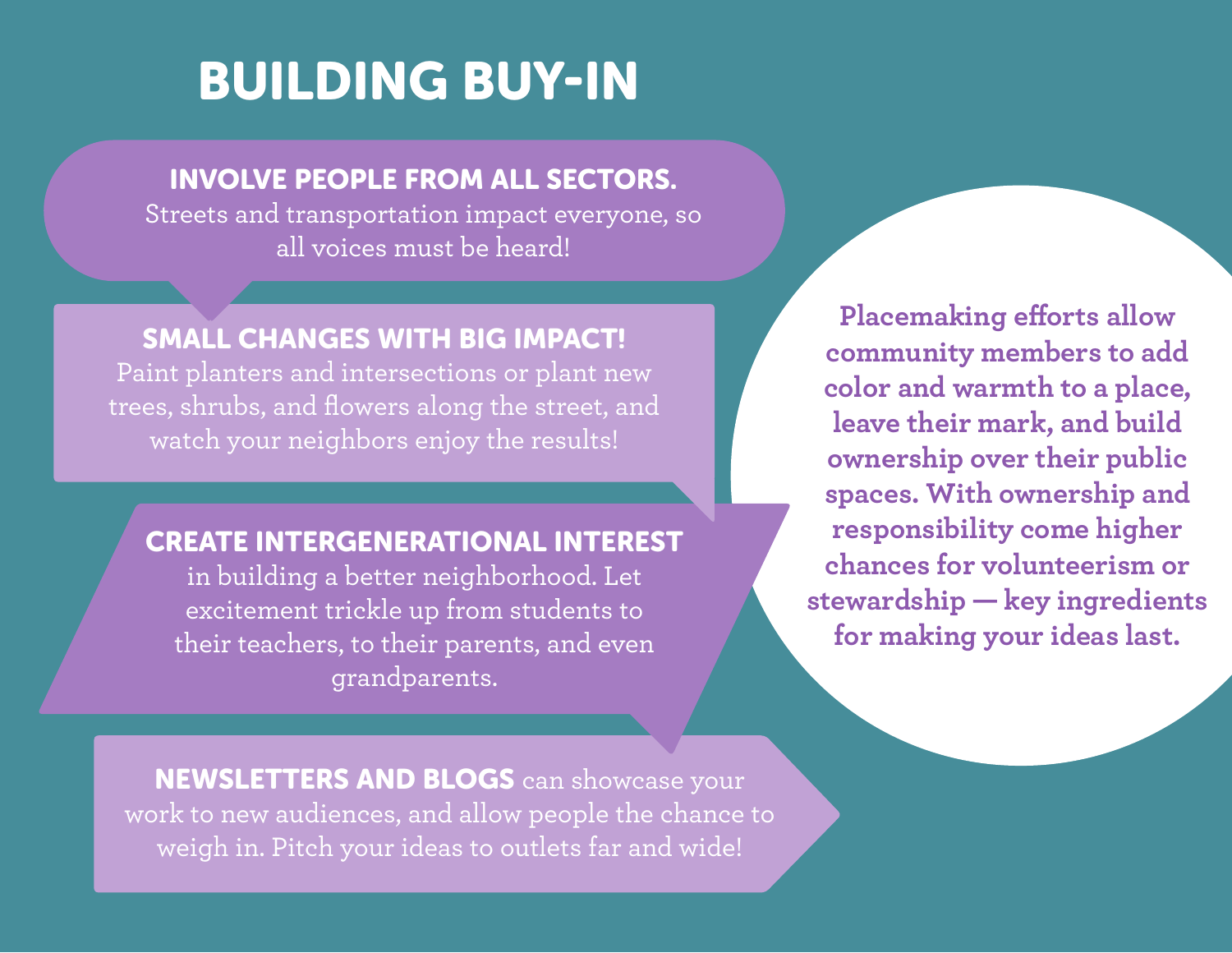# BRAIN DUMP

**Use this card to jot down ideas, people to talk to, phone numbers, doodles, sketches, inspiration, and any other notes related to the journey of creating better streets.**

Extras can be printed out at www. pps.org/streetsactionpack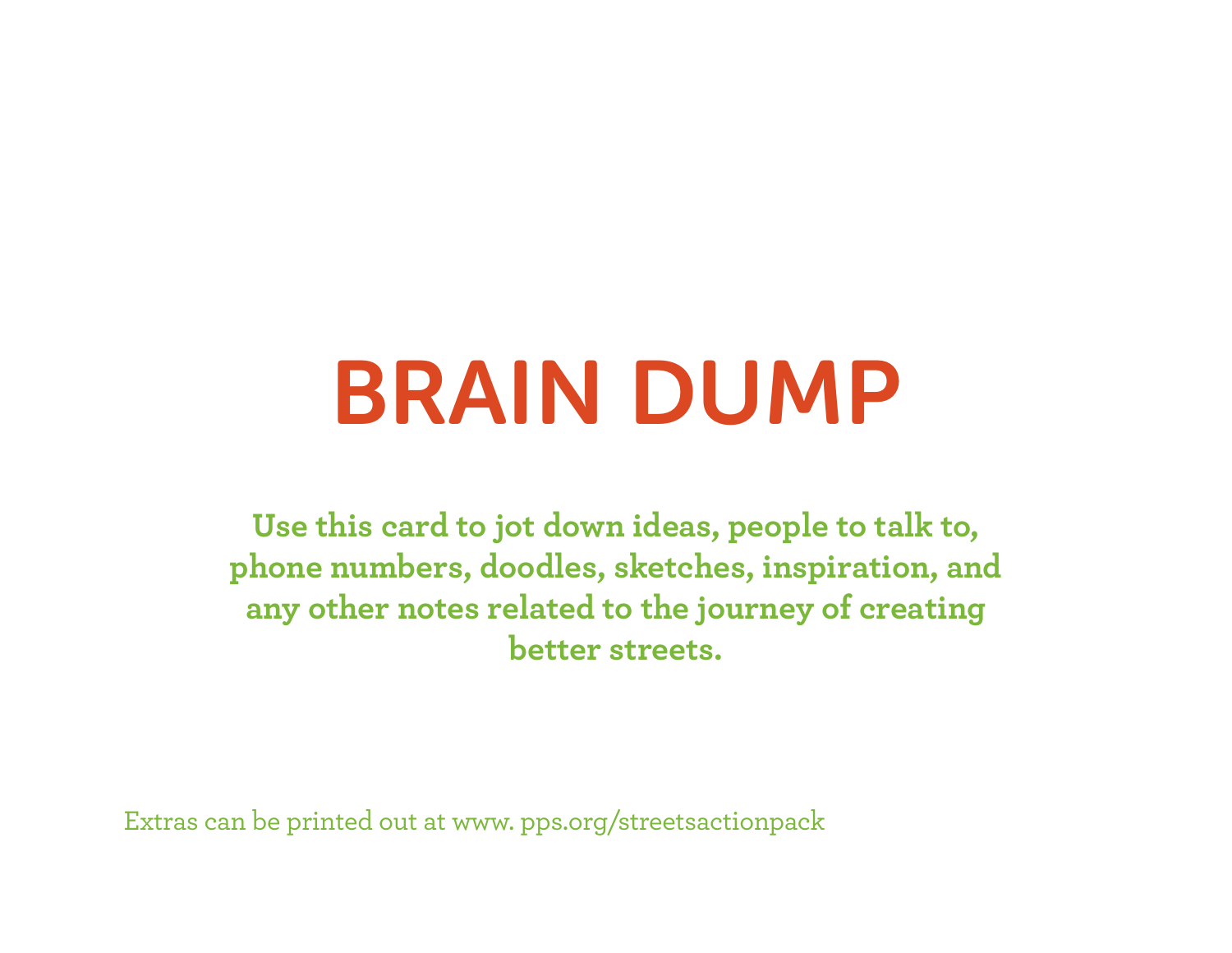If you've filled up this card with thoughts, ideas, and next steps, head over to the resource website to print new cards to add to your ring.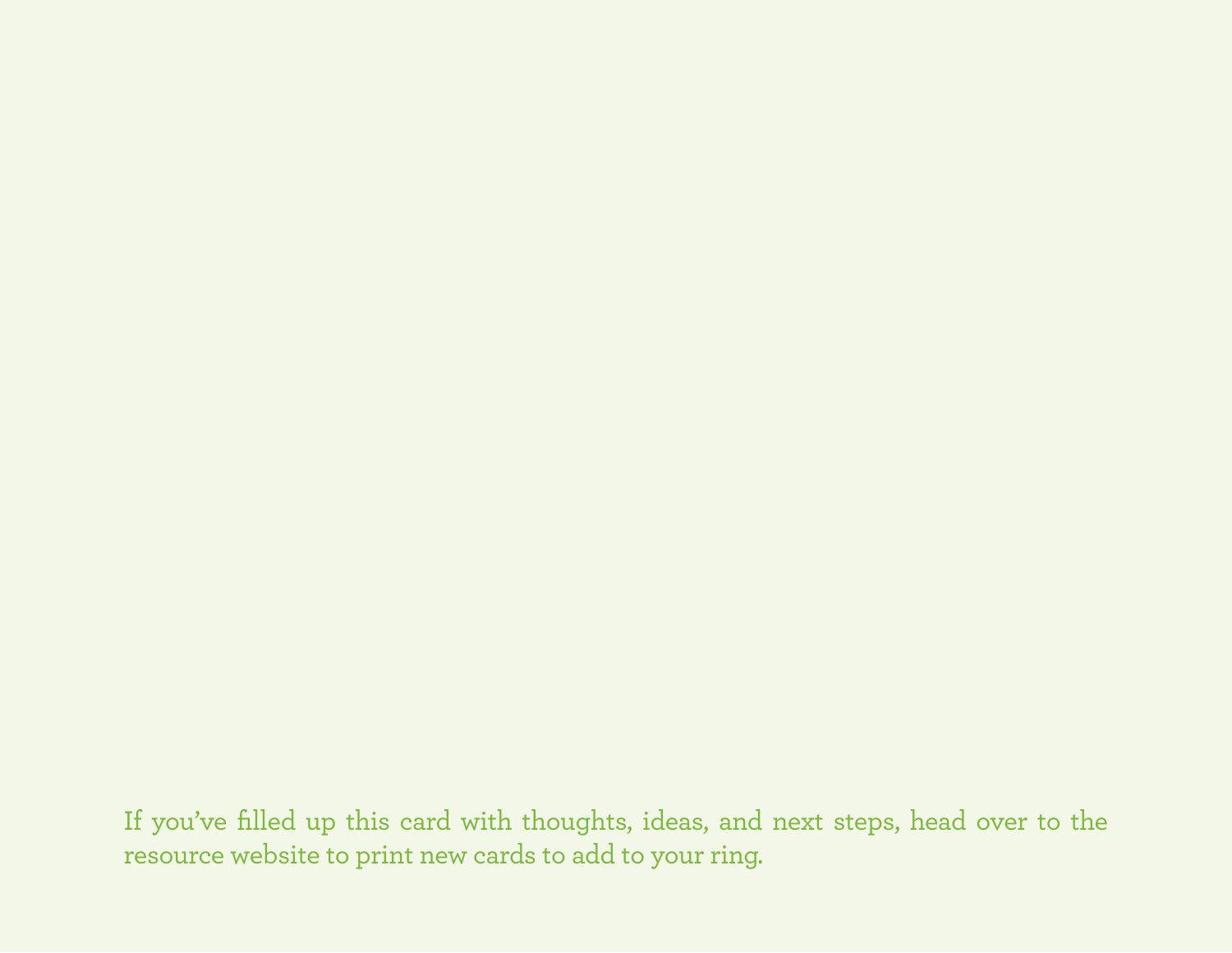**Thank you to all advocates, engineers & city planners at these organizations for making this Action Pack happen!** 









IDAHC **SMA** 

**GROWTH** 









Sam **Schwartz** Transportation<br>Consultants

> **URBAC GOOD PRACTICE CITY**



PBO